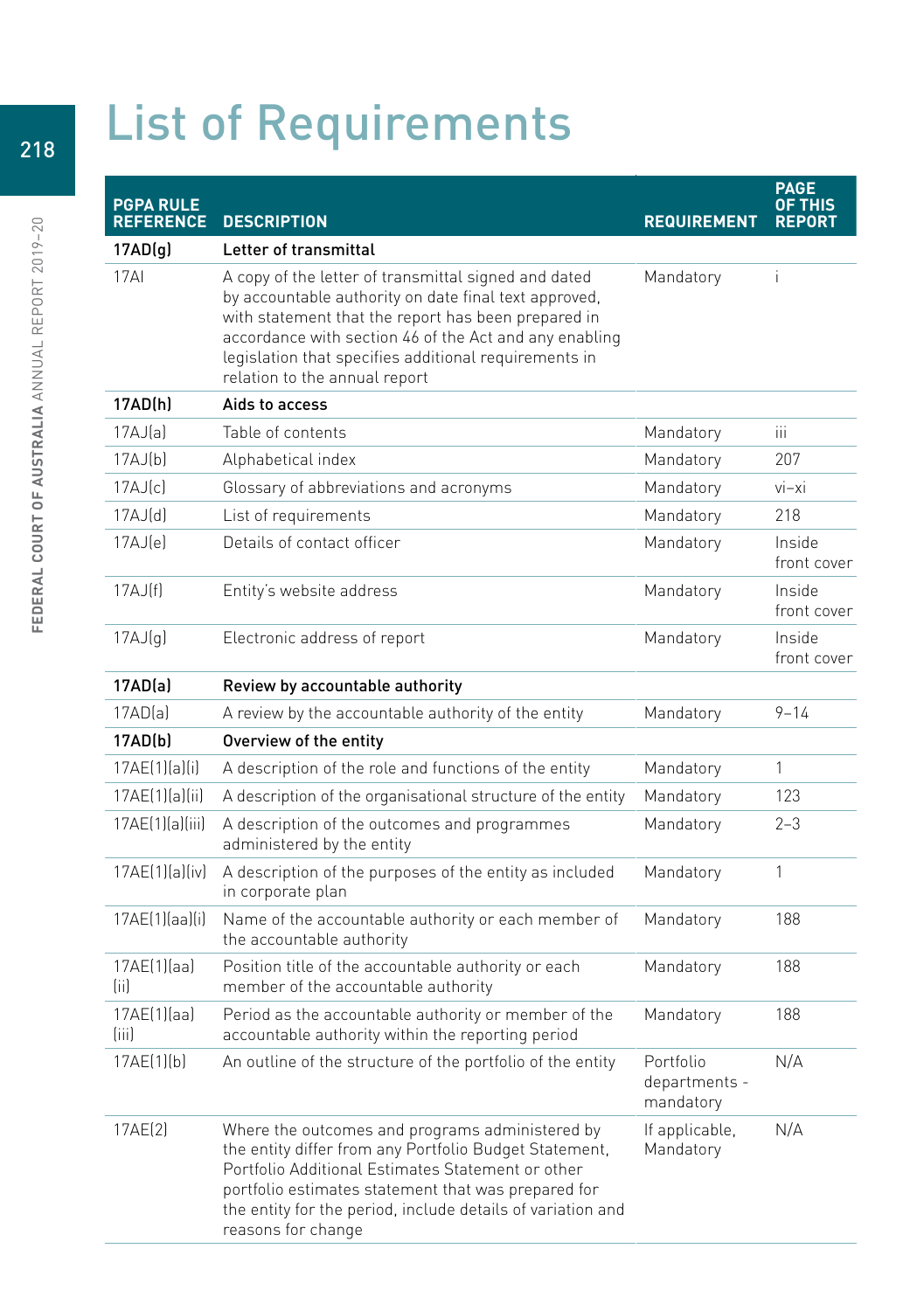| <b>PGPA RULE</b><br><b>REFERENCE</b> | <b>DESCRIPTION</b>                                                                                                                                                                                                                                                                                                                                                                                                                                                                                       | <b>REQUIREMENT</b>           | <b>PAGE</b><br><b>OF THIS</b><br><b>REPORT</b> |
|--------------------------------------|----------------------------------------------------------------------------------------------------------------------------------------------------------------------------------------------------------------------------------------------------------------------------------------------------------------------------------------------------------------------------------------------------------------------------------------------------------------------------------------------------------|------------------------------|------------------------------------------------|
| 17AD(c)                              | Report on the Performance of the entity                                                                                                                                                                                                                                                                                                                                                                                                                                                                  |                              |                                                |
|                                      | Annual performance Statements                                                                                                                                                                                                                                                                                                                                                                                                                                                                            |                              |                                                |
| $17AD(c)(i)$ :<br>16F                | Annual performance statement in accordance with<br>paragraph 39(1)(b) of the Act and section 16F of the<br>Rule                                                                                                                                                                                                                                                                                                                                                                                          | Mandatory                    | 189-198                                        |
| 17AD(c)(ii)                          | <b>Report on Financial Performance</b>                                                                                                                                                                                                                                                                                                                                                                                                                                                                   |                              |                                                |
| 17AF[1][a]                           | A discussion and analysis of the entity's financial<br>performance                                                                                                                                                                                                                                                                                                                                                                                                                                       | Mandatory                    | $13; 41-42$                                    |
| 17AF[1][b]                           | A table summarising the total resources and total<br>payments of the entity                                                                                                                                                                                                                                                                                                                                                                                                                              | Mandatory                    | 122                                            |
| 17AF(2)                              | If there may be significant changes in the financial<br>results during or after the previous or current reporting<br>period, information on those changes, including: the<br>cause of any operating loss of the entity; how the entity<br>has responded to the loss and the actions that have<br>been taken in relation to the loss; and any matter or<br>circumstances that it can reasonably be anticipated<br>will have a significant impact on the entity's future<br>operation or financial results | If applicable,<br>Mandatory. | N/A                                            |
| 17AD(d)                              | <b>Management and Accountability</b>                                                                                                                                                                                                                                                                                                                                                                                                                                                                     |                              |                                                |
|                                      | <b>Corporate Governance</b>                                                                                                                                                                                                                                                                                                                                                                                                                                                                              |                              |                                                |
| 17AG(2)[a]                           | Information on compliance with section 10<br>(fraud systems)                                                                                                                                                                                                                                                                                                                                                                                                                                             | Mandatory                    | 42                                             |
| 17AG(2)[b][i]                        | A certification by accountable authority that fraud<br>risk assessments and fraud control plans have<br>been prepared                                                                                                                                                                                                                                                                                                                                                                                    | Mandatory                    | 42                                             |
| 17AG(2)[b][ii]                       | A certification by accountable authority that appropriate<br>mechanisms for preventing, detecting incidents of,<br>investigating or otherwise dealing with, and recording<br>or reporting fraud that meet the specific needs of the<br>entity are in place                                                                                                                                                                                                                                               | Mandatory                    | 42                                             |
| 17AG(2)[b][iii]                      | A certification by accountable authority that all<br>reasonable measures have been taken to deal<br>appropriately with fraud relating to the entity                                                                                                                                                                                                                                                                                                                                                      | Mandatory                    | 42                                             |
| 17AG(2)(c)                           | An outline of structures and processes in place for<br>the entity to implement principles and objectives of<br>corporate governance                                                                                                                                                                                                                                                                                                                                                                      | Mandatory                    | 42                                             |
| 17AG(2)[d]<br>$-[e]$                 | A statement of significant issues reported to Minister<br>under paragraph 19(1)(e) of the Act that relates to<br>non-compliance with Finance law and action taken to<br>remedy non-compliance                                                                                                                                                                                                                                                                                                            | If applicable,<br>Mandatory  | 42                                             |
|                                      | <b>Audit Committee</b>                                                                                                                                                                                                                                                                                                                                                                                                                                                                                   |                              |                                                |
| 17AG(2A)(a)                          | A direct electronic address of the charter determining<br>the functions of the entity's audit committee                                                                                                                                                                                                                                                                                                                                                                                                  | Mandatory                    | 47                                             |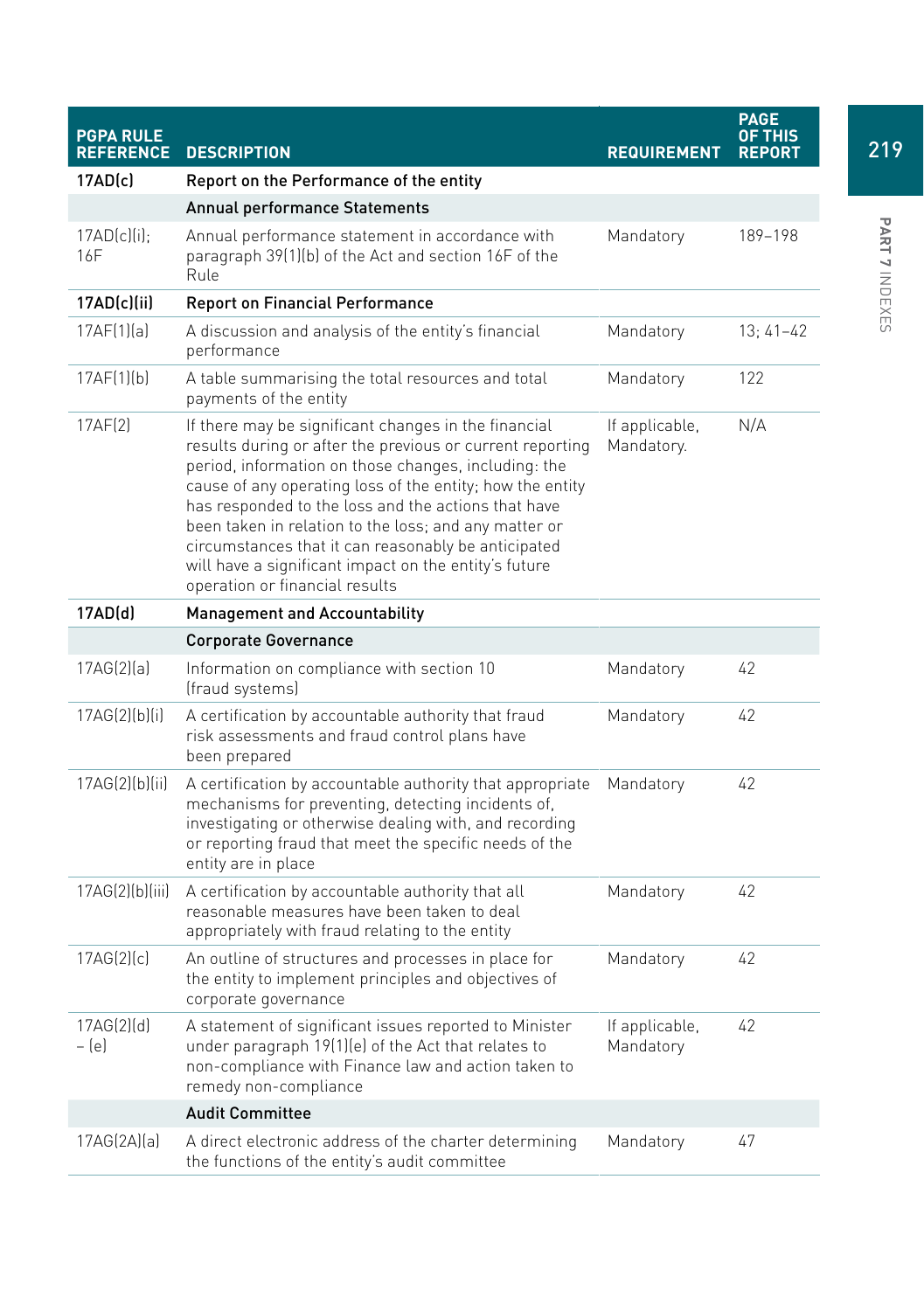| <b>PGPA RULE</b><br><b>REFERENCE</b> | <b>DESCRIPTION</b>                                                                                                                                                                                     | <b>REQUIREMENT</b>          | <b>PAGE</b><br><b>OF THIS</b><br><b>REPORT</b> |
|--------------------------------------|--------------------------------------------------------------------------------------------------------------------------------------------------------------------------------------------------------|-----------------------------|------------------------------------------------|
| 17AG(2A)[b]                          | The name of each member of the entity's audit<br>committee                                                                                                                                             | Mandatory                   | 43–47                                          |
| 17AG(2A)(c)                          | The qualifications, knowledge, skills or experience of<br>each member of the entity's audit committee                                                                                                  | Mandatory                   | 43-47                                          |
| 17AG(2A)(d)                          | Information about the attendance of each member of<br>the entity's audit committee at committee meetings                                                                                               | Mandatory                   | 43-47                                          |
| 17AG(2A)(e)                          | The remuneration of each member of the entity's<br>audit committee                                                                                                                                     | Mandatory                   | 43-47                                          |
|                                      | <b>External Scrutiny</b>                                                                                                                                                                               |                             |                                                |
| 17AG[3]                              | Information on the most significant developments<br>in external scrutiny and the entity's response to<br>the scrutiny                                                                                  | Mandatory                   | 40                                             |
| 17AG(3)(a)                           | Information on judicial decisions and decisions<br>of administrative tribunals and by the Australian<br>Information Commissioner that may have a significant<br>effect on the operations of the entity | If applicable,<br>Mandatory | 40                                             |
| 17AG(3)[b]                           | Information on any reports on operations of the entity<br>by the Auditor-General (other than report under section<br>43 of the Act), a Parliamentary Committee, or the<br>Commonwealth Ombudsman       | If applicable,<br>Mandatory | 40                                             |
| 17AG(3)(c)                           | Information on any capability reviews on the entity that<br>were released during the period                                                                                                            | If applicable,<br>Mandatory | N/A                                            |
|                                      | <b>Management of Human Resources</b>                                                                                                                                                                   |                             |                                                |
| 17AG(4)(a)                           | An assessment of the entity's effectiveness in<br>managing and developing employees to achieve<br>entity objectives                                                                                    | Mandatory                   | 53                                             |
| 17AG(4)(aa)                          | Statistics on the entity's employees on an ongoing and<br>non-ongoing basis, including the following:                                                                                                  | Mandatory                   | 181-188                                        |
|                                      | (a) statistics on full-time employees                                                                                                                                                                  |                             |                                                |
|                                      | (b) statistics on part-time employees                                                                                                                                                                  |                             |                                                |
|                                      | (c) statistics on gender                                                                                                                                                                               |                             |                                                |
|                                      | (d) statistics on staff location                                                                                                                                                                       |                             |                                                |
| 17AG(4)[b]                           | Statistics on the entity's APS employees on an ongoing<br>and non-ongoing basis; including the following:                                                                                              | Mandatory                   | 181-188                                        |
|                                      | Statistics on staffing classification level                                                                                                                                                            |                             |                                                |
|                                      | Statistics on full-time employees<br>$\blacksquare$                                                                                                                                                    |                             |                                                |
|                                      | Statistics on part-time employees<br>П                                                                                                                                                                 |                             |                                                |
|                                      | Statistics on gender<br>$\Box$                                                                                                                                                                         |                             |                                                |
|                                      | Statistics on staff location<br>п                                                                                                                                                                      |                             |                                                |
|                                      | Statistics on employees who identify as Indigenous<br>$\blacksquare$                                                                                                                                   |                             |                                                |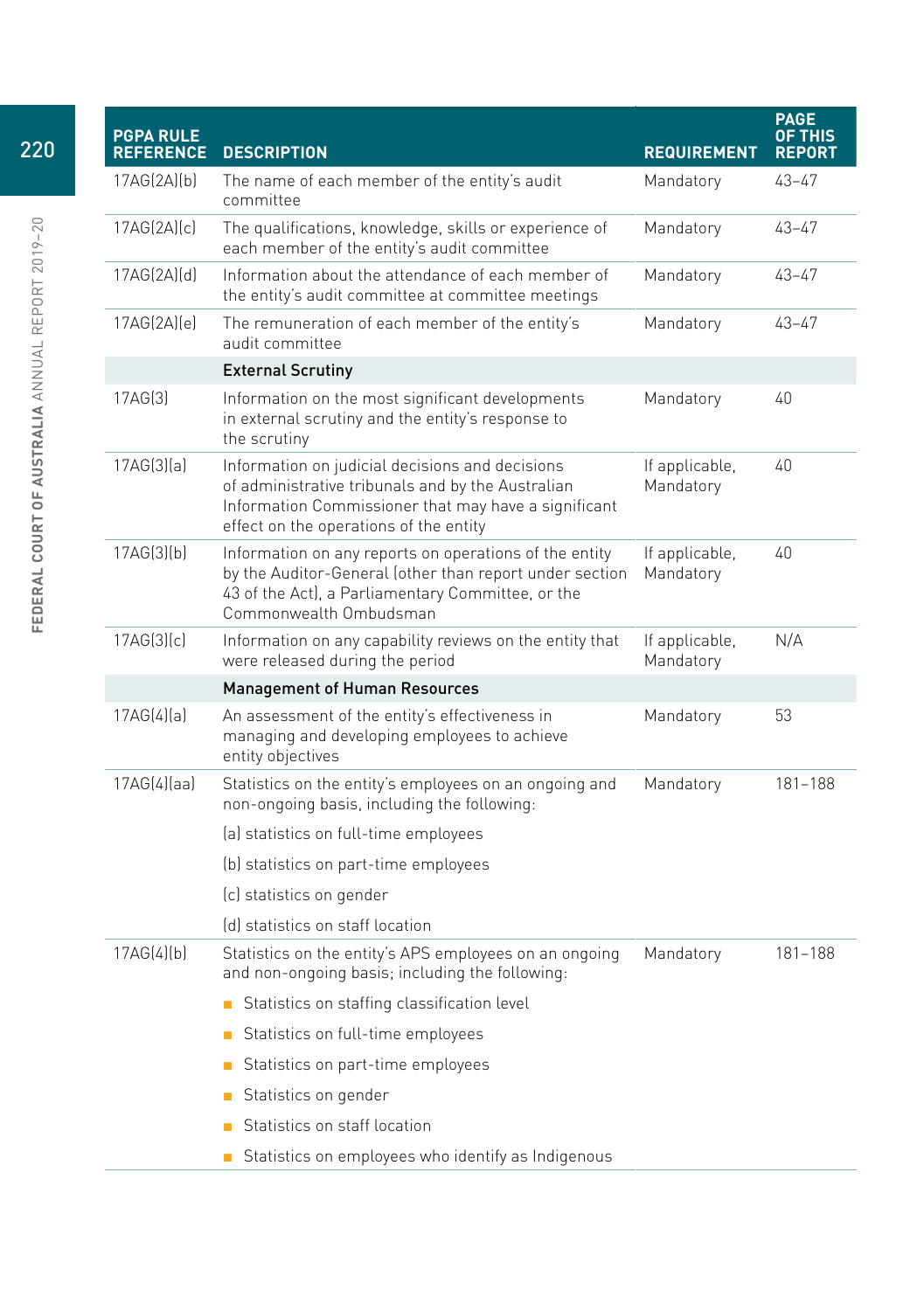| <b>PGPA RULE</b><br><b>REFERENCE</b> | <b>DESCRIPTION</b>                                                                                                                                                                                                                                                                                                                                                                                                                                                            | <b>REQUIREMENT</b>          | <b>PAGE</b><br>OF THIS<br><b>REPORT</b> |
|--------------------------------------|-------------------------------------------------------------------------------------------------------------------------------------------------------------------------------------------------------------------------------------------------------------------------------------------------------------------------------------------------------------------------------------------------------------------------------------------------------------------------------|-----------------------------|-----------------------------------------|
| 17AG(4)(c)                           | Information on any enterprise agreements,<br>individual flexibility arrangements, Australian<br>workplace agreements, common law contracts<br>and determinations under subsection 24(1) of the<br>Public Service Act 1999                                                                                                                                                                                                                                                     | Mandatory                   | 187                                     |
| 17AG(4)(c)(i)                        | Information on the number of SES and non-SES<br>employees covered by agreements etc identified in<br>paragraph 17AG(4)(c)                                                                                                                                                                                                                                                                                                                                                     | Mandatory                   | 181–188                                 |
| 17AG(4)(c)(ii)                       | The salary ranges available for APS employees by<br>classification level                                                                                                                                                                                                                                                                                                                                                                                                      | Mandatory                   | 188                                     |
| 17AG(4)[c][iii]                      | A description of non-salary benefits provided to<br>employees                                                                                                                                                                                                                                                                                                                                                                                                                 | Mandatory                   | 54                                      |
| 17AG(4)(d)(i)                        | Information on the number of employees at each<br>classification level who received performance pay                                                                                                                                                                                                                                                                                                                                                                           | If applicable,<br>Mandatory | 54; 188                                 |
| 17AG(4)(d)(ii)                       | Information on aggregate amounts of performance pay<br>at each classification level                                                                                                                                                                                                                                                                                                                                                                                           | If applicable,<br>Mandatory | 188                                     |
| 17AG(4)(d)(iii)                      | Information on the average amount of performance<br>payment, and range of such payments, at each<br>classification level                                                                                                                                                                                                                                                                                                                                                      | If applicable,<br>Mandatory | 188                                     |
| 17AG(4)(d)(iv)                       | Information on aggregate amount of performance<br>payments                                                                                                                                                                                                                                                                                                                                                                                                                    | If applicable,<br>Mandatory | 188                                     |
|                                      | <b>Assets Management</b>                                                                                                                                                                                                                                                                                                                                                                                                                                                      |                             |                                         |
| 17AG(5)                              | An assessment of effectiveness of assets management<br>where asset management is a significant part of the<br>entity's activities                                                                                                                                                                                                                                                                                                                                             | If applicable,<br>mandatory | 49                                      |
|                                      | Purchasing                                                                                                                                                                                                                                                                                                                                                                                                                                                                    |                             |                                         |
| 17AG(6)                              | An assessment of entity performance against the<br>Commonwealth Procurement Rules                                                                                                                                                                                                                                                                                                                                                                                             | Mandatory                   | 48                                      |
|                                      | Consultants                                                                                                                                                                                                                                                                                                                                                                                                                                                                   |                             |                                         |
| 17AG(7)[a]                           | A summary statement detailing the number of new<br>contracts engaging consultants entered into during<br>the period; the total actual expenditure on all new<br>consultancy contracts entered into during the period<br>(inclusive of GST); the number of ongoing consultancy<br>contracts that were entered into during a previous<br>reporting period; and the total actual expenditure in the<br>reporting year on the ongoing consultancy contracts<br>(inclusive of GST) | Mandatory                   | 48                                      |
| 17AG(7)[b]                           | A statement that "During [reporting period], [specified<br>number] new consultancy contracts were entered into<br>involving total actual expenditure of \$[specified million].<br>In addition, [specified number] ongoing consultancy<br>contracts were active during the period, involving total<br>actual expenditure of \$[specified million]"                                                                                                                             | Mandatory                   | 48                                      |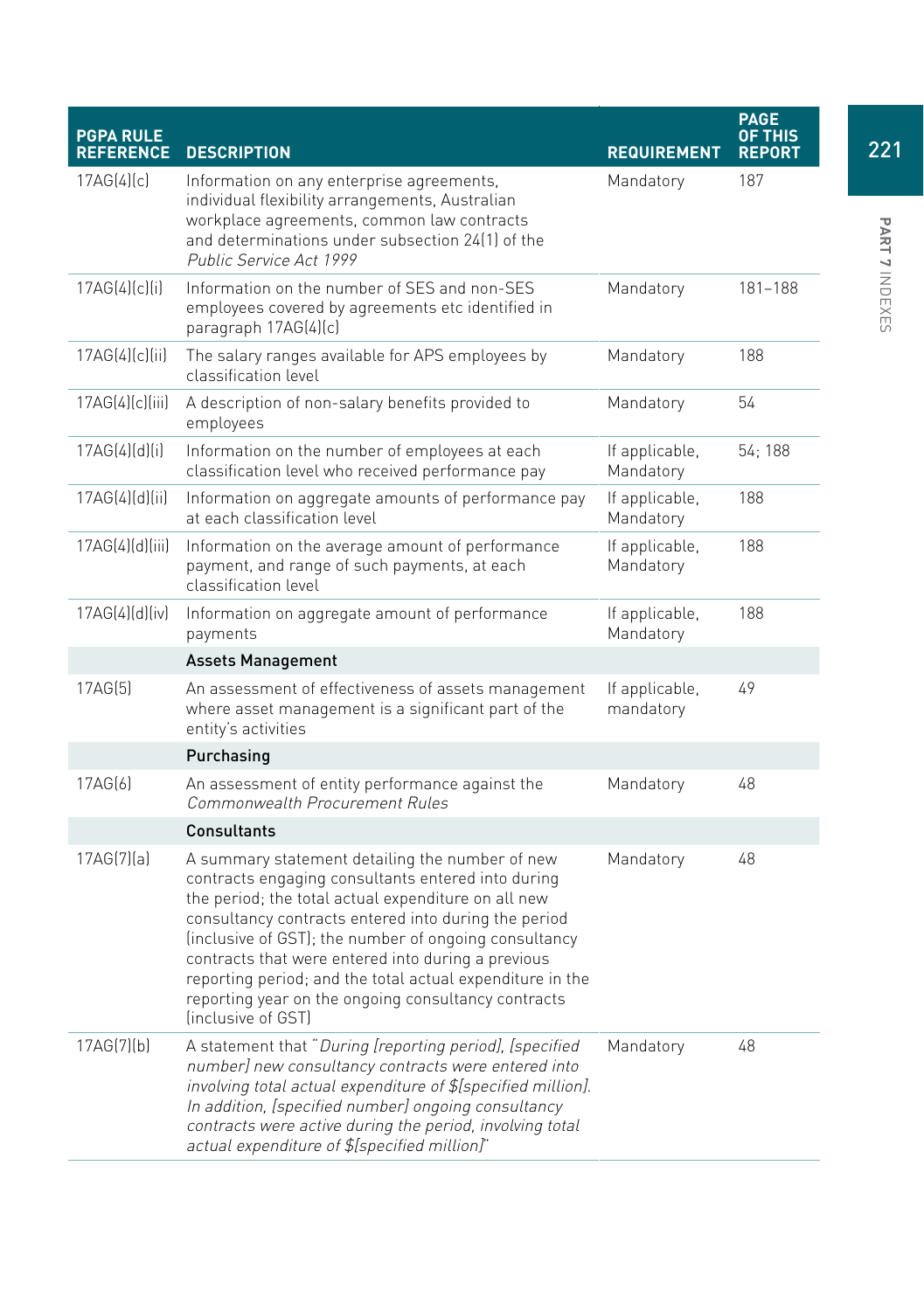| <b>PGPA RULE</b><br><b>REFERENCE</b> | <b>DESCRIPTION</b>                                                                                                                                                                                                                                                                                                                                                                                                                                                                        | <b>REQUIREMENT</b>          | <b>PAGE</b><br>OF THIS<br><b>REPORT</b> |
|--------------------------------------|-------------------------------------------------------------------------------------------------------------------------------------------------------------------------------------------------------------------------------------------------------------------------------------------------------------------------------------------------------------------------------------------------------------------------------------------------------------------------------------------|-----------------------------|-----------------------------------------|
| 17AG(7)[c]                           | A summary of the policies and procedures for selecting<br>and engaging consultants and the main categories<br>of purposes for which consultants were selected<br>and engaged                                                                                                                                                                                                                                                                                                              | Mandatory                   | 48                                      |
| 17AG(7)[d]                           | A statement that "Annual reports contain<br>information about actual expenditure on contracts<br>for consultancies. Information on the value of<br>contracts and consultancies is available on the<br>AusTender website."                                                                                                                                                                                                                                                                 | Mandatory                   | 48                                      |
|                                      | <b>Australian National Audit Office Access Clauses</b>                                                                                                                                                                                                                                                                                                                                                                                                                                    |                             |                                         |
| 17AG(8)                              | If an entity entered into a contract with a value of more<br>than \$100 000 (inclusive of GST) and the contract did<br>not provide the Auditor-General with access to the<br>contractor's premises, the report must include the<br>name of the contractor, purpose and value of the<br>contract, and the reason why a clause allowing access<br>was not included in the contract                                                                                                          | If applicable,<br>Mandatory | 48                                      |
|                                      | <b>Exempt contracts</b>                                                                                                                                                                                                                                                                                                                                                                                                                                                                   |                             |                                         |
| 17AG(9)                              | If an entity entered into a contract or there is a standing<br>offer with a value greater than \$10 000 (inclusive of<br>GST) which has been exempted from being published in<br>AusTender because it would disclose exempt matters<br>under the FOI Act, the annual report must include a<br>statement that the contract or standing offer has been<br>exempted, and the value of the contract or standing<br>offer, to the extent that doing so does not disclose the<br>exempt matters | If applicable,<br>Mandatory | 48                                      |
|                                      | <b>Small business</b>                                                                                                                                                                                                                                                                                                                                                                                                                                                                     |                             |                                         |
| 17AG(10)(a)                          | A statement that "[Name of entity] supports small<br>business participation in the Commonwealth<br>Government procurement market. Small and Medium<br>Enterprises (SME) and Small Enterprise participation<br>statistics are available on the Department of<br>Finance's website."                                                                                                                                                                                                        | Mandatory                   | 48                                      |
| 17AG(10)(b)                          | An outline of the ways in which the procurement<br>practices of the entity support small and medium<br>enterprises                                                                                                                                                                                                                                                                                                                                                                        | Mandatory                   | 48                                      |
| 17AG(10)(c)                          | If the entity is considered by the Department<br>administered by the Finance Minister as material in<br>nature-a statement that "[Name of entity] recognises<br>the importance of ensuring that small businesses are<br>paid on time. The results of the Survey of Australian<br>Government Payments to Small Business are available<br>on the Treasury's website."                                                                                                                       | If applicable,<br>Mandatory | 49                                      |
|                                      | <b>Financial Statements</b>                                                                                                                                                                                                                                                                                                                                                                                                                                                               |                             |                                         |
| 17AD(e)                              | Inclusion of the annual financial statements in<br>accordance with subsection 43(4) of the Act                                                                                                                                                                                                                                                                                                                                                                                            | Mandatory                   | 82                                      |